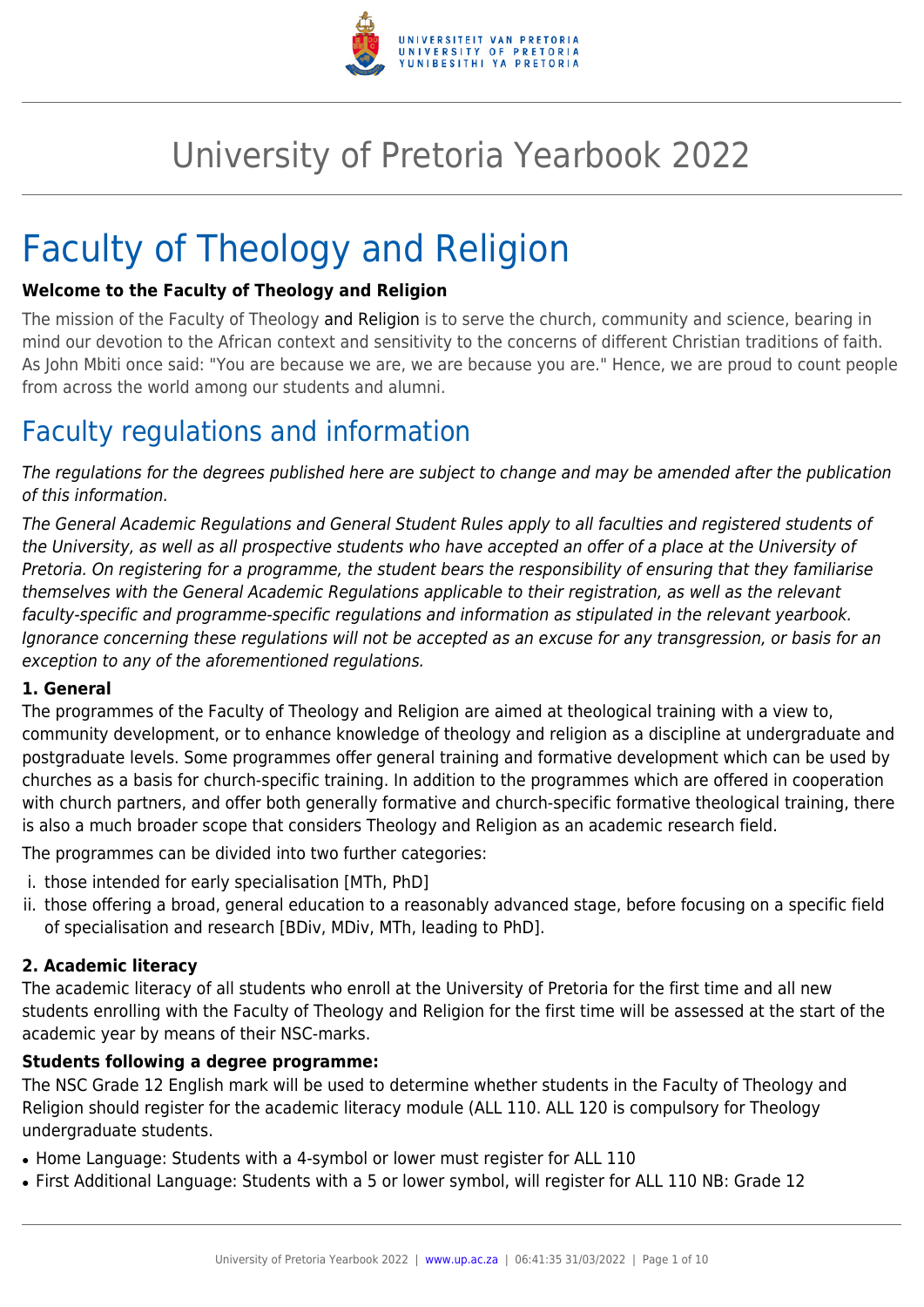

examination - refers to the final National Senior Certificate examination.

### **3. Examination admission and pass requirements**

A performance mark of at least 40% is required to be admitted to the examination in a module.

Excluding cases where faculty regulations require a higher percentage, a subminimum of at least 40% is required in the examination in each module. Should the student fail to achieve the required subminimum, the lecturer could grant a supplementary examination provided that the average of the semester mark and the examination mark is at least 40%.

A final mark of at least 50% is required to pass. The pass mark for a mini-dissertation is at least 50%. The stipulations of G.39 regarding pass requirements for dissertations apply mutatis mutandis to mini-dissertations.

#### **4. Examination admission and pass requirements**

Consult General Academic Regulations G10-G14, G24-G26, G36-G37 and G49.

#### **5. Dean's merit list for top achievers**

In order to qualify for the Dean's list, a student must have an outstanding academic record for completed studies.

Undergraduate students (BDiv, BTh and Dip[Theol]) must have achieved an average of 75%(GPA) (not rounded) or above in all of their years of study. No modules should have been repeated, all modules prescribed for a specific academic year level should be completed in that year.

Honours students must achieve an average of at least 75% (GPA) (not rounded). The degree must be completed in the minimum prescribed time and no modules should have been repeated.

Master's students must achieve an average of 75% (GPA) (not rounded) or more, and the degree must be completed in the minimum prescribed time.

The top achievers of the Faculty selected to be on the Dean's merit list will annually be acknowledged at a function hosted by the Dean.

#### **6. Collaboration of the Faculty of Theology and Religion with the Centre for Faith and Community**

The Centre for Faith and Community offers the following one-year specialisation programmes as continued education programmes at NQF-level 8:

- Faith Communities and Missional Leadership
- Leadership in Urban Transformation
- Narrative Pastoral Care
- Pastoral Care and Counselling
- Personal and Corporate Coaching
- Youth Ministry

Students who have completed these courses may be admitted to the mainstream academic programmes in the following manner:

#### **Postgraduate Diploma (Theology)**

The abovementioned six programmes are offered as specialisations to be credited formally into the Postgraduate Diploma (Theology), based on students' entry-level qualifications. If the student has completed this programme, and has already completed a Bachelor's Degree in another discipline, or its equivalent, a student is credited with two to a maximum of four of the modules for the Postgraduate Diploma (Theology) for the Practical Theology and Missiology modules, in consultation with the respective heads of department. A student will be required to do two to four more modules from the other two prescribed clusters, as well as the integrative research report. The number of credits will be determined in consultation with the relevant heads of department and the programme manager.

#### **Bachelor of Theology Honours**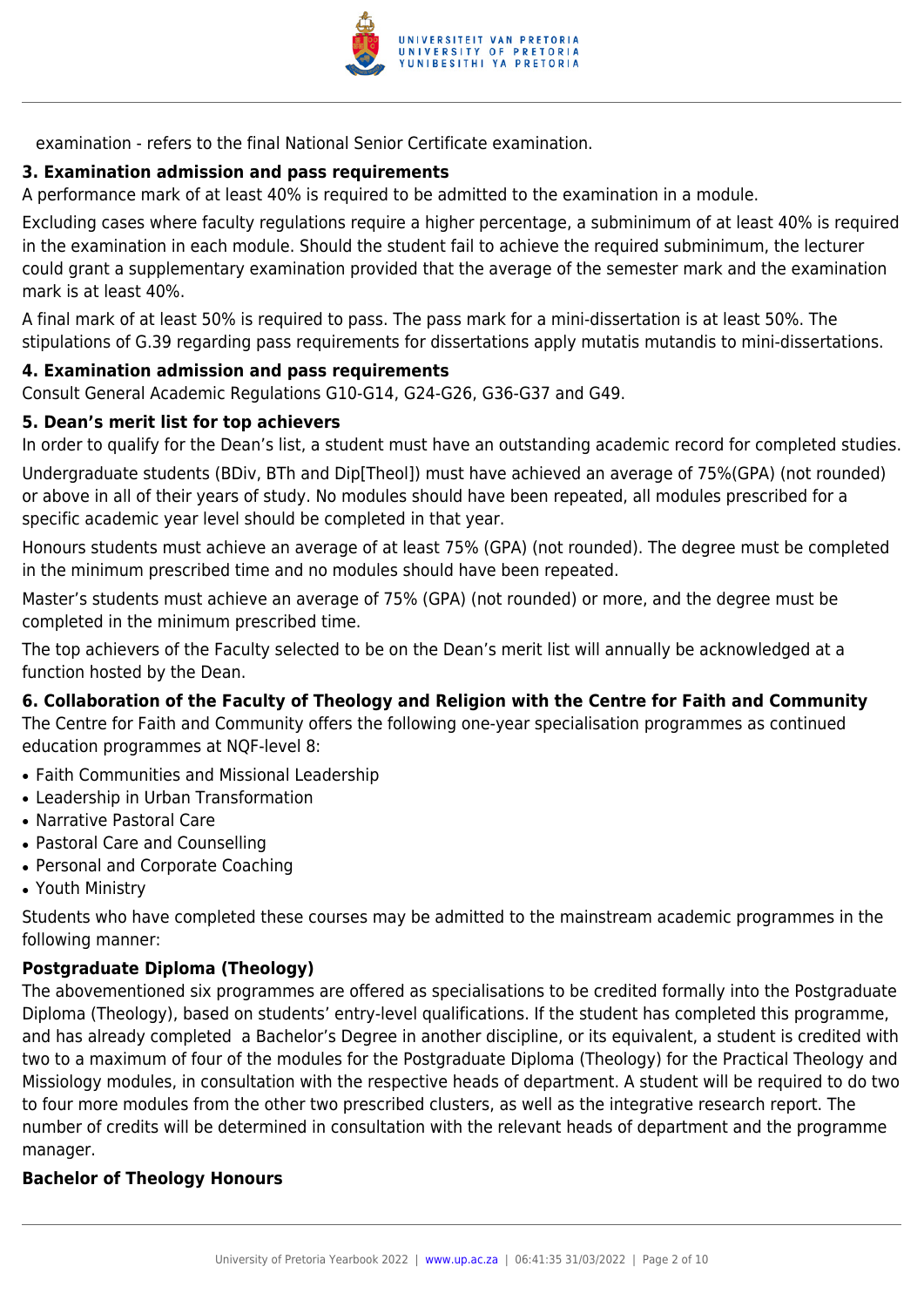

A student, who already obtained a BTh degree, or its equivalent, is credited for having completed three of the four required modules of the honours degree in Practical Theology, once they completed one of the Centre's six specialisations. In addition, a student is required to complete a research report in the year of registering for the honours degree.

### **Master of Theology (coursework programmes)**

A student, who already obtained a BThHons degree, or its equivalent, can register for the coursework master's degree. A mini-dissertation based on research must also be developed and submitted. In specific cases, on the discretion of the relevant head of department, a student can register in a discipline other than Practical Theology, with recognition/credits awarded for modules where relevant.

### **7. PhD procedures**

Also refer to General Academic Regulations G42 to G55.

First-year PhD students must defend the research proposal in their respective departments and in the format deemed appropriate by such department. Only on approval of the proposal at departmental defence process will a PhD student be allowed to commence with the research and register for a second year.

### **Evaluation of the thesis examiners' reports Also refer to G50.4.**

- i. Every examiner must independently and individually submit a report to the Head: Student Administration.
- ii. The examiners' reports are treated confidentially.
- iii. Every report must contain one of the following recommendations:
	- a. that the degree be conferred without any changes to be made to the thesis by the candidate;
	- b. that the degree be conferred as soon as minor changes have been made to the thesis by the candidate, to the satisfaction of the head of the department;
	- c. that the degree be conferred as soon as the candidate has made major changes to the thesis to the satisfaction of the examination panel;
	- d. that the thesis does not meet the required standard, but that the candidate be invited to review the thesis and to resubmit the thesis at a later stage for re-examination;
	- e. that the thesis be rejected and that the candidate does not pass.
- iv. The examiners' reports are made available to the relevant head of department by the Head: Student Administration.
- v. In the case of a thesis, the examiners' recommendations made in terms of G50.4(4.4) are preliminary in nature and subject to the successful completion of revisions as required by the examiners and the recommendation of the Postgraduate Committee.
- vi. If the examiner's reports are conflicting or scenario ii (cc) is relevant, the candidate should be called for oral questioning to confirm the recommendation of the panel. In this case:
	- a. The head of department or Deputy Dean of Research arranges and chairs an oral examination during which the candidate is required to do a presentation on the thesis. The examiners appointed in terms of G50.4(4.1) constitute the examination commission for the oral examination. If an examiner is unavailable the supervisor calls upon one of the substitute examiners appointed in terms of G50.4(4.1) to act as a member of the examination commission. If the head of department is the supervisor, a head of department from one of the other departments must be appointed.

After the presentation by the candidate, the examination commission constitutes a closed meeting chaired by the relevant head of department to consider the success of the candidate's representation, to review all the examiners' reports and to submit a consolidated report to the Postgraduate Committee with one of the following recommendations: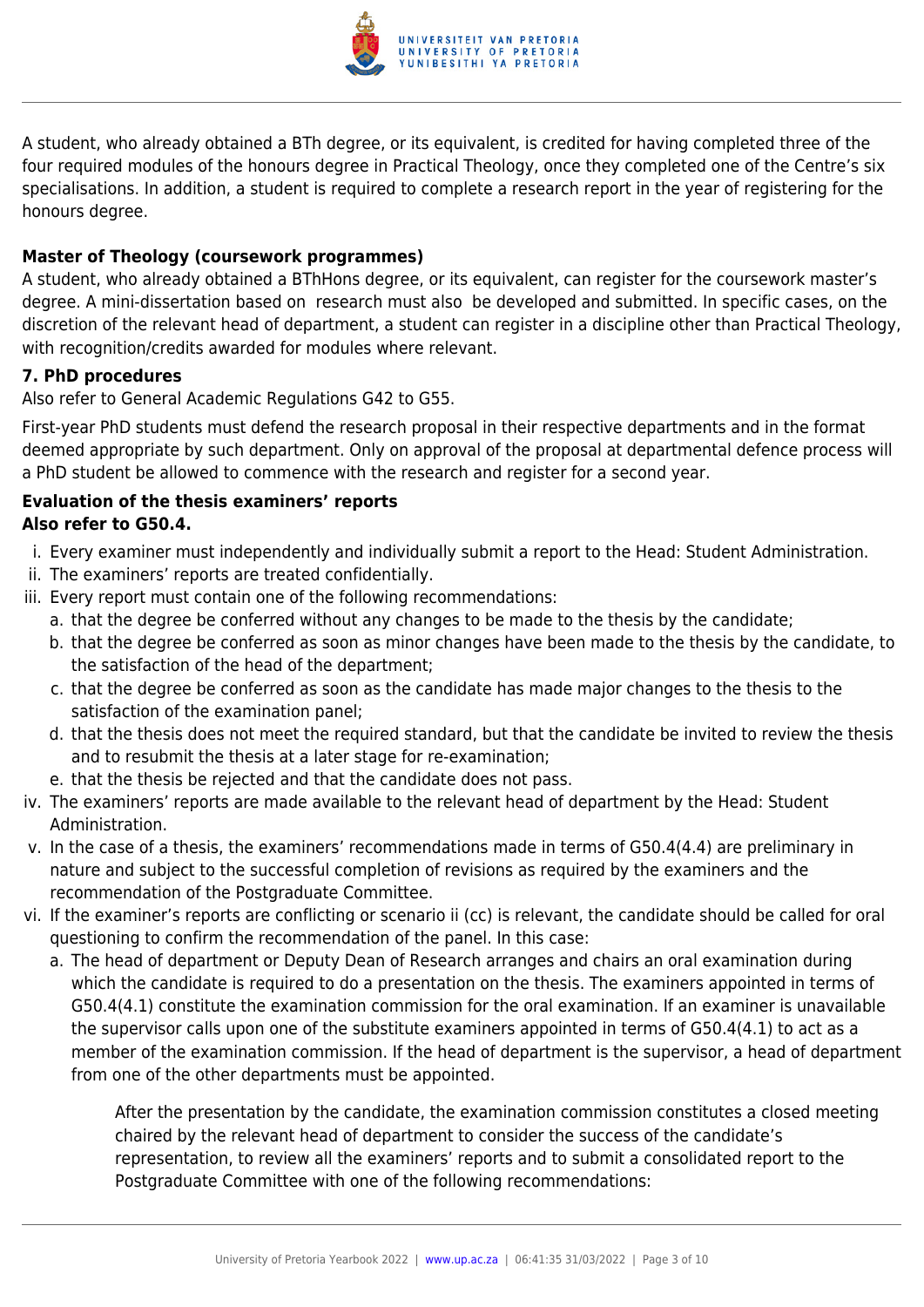

- that the degree be conferred;
- that the thesis does not meet the required standard, but that the candidate be invited to review the thesis and to resubmit it at a later stage for re-examination; or
- that the thesis be rejected and that the degree not be conferred on the candidate.
- b. In the case of G.50.4 the supervisor provides a short report on the outcome to the Postgraduate Committee for recommendation to the Dean.
- c. If the examiners recommend revisions as set out in G50.4 these revisions must be completed and the revised thesis submitted to the supervisor and the head of department, or the examination committee, as required.
- d. The supervisor, in consultation with the head of department, makes the relevant section(s) of the examiners' reports available to the candidate in accordance with G50.4 in order for the necessary changes to be made to the thesis before the review or re-examination.
- e. If deemed necessary by the chair of the Postgraduate Committee, the examination commission may be constituted in a closed meeting (which may be conducted telephonically or electronically), chaired by the head of department, to consider the revised thesis, to review all the examiners' reports and to submit a consolidated report to the Postgraduate Committee.
- vii. If all the examiners recommended in terms of G50.4 that the thesis be rejected, the supervisor and the head of department review the examiners' reports and submit a consolidated report to the Postgraduate Committee.
- viii. The Postgraduate Committee makes a recommendation to the Dean as Chair of the Faculty Board, as follows:
	- a. that the degree be conferred; or
	- b. that the thesis does not meet the required standard, but that the candidate be invited to revise the thesis and to resubmit it at a later stage for review, by the head of the department; or
	- c. that the thesis does not meet the required standard, but that the candidate be invited to revise the thesis and submit it for re-examination by the examination committee; or
	- d. that the thesis be rejected and that the degree not be conferred on the candidate.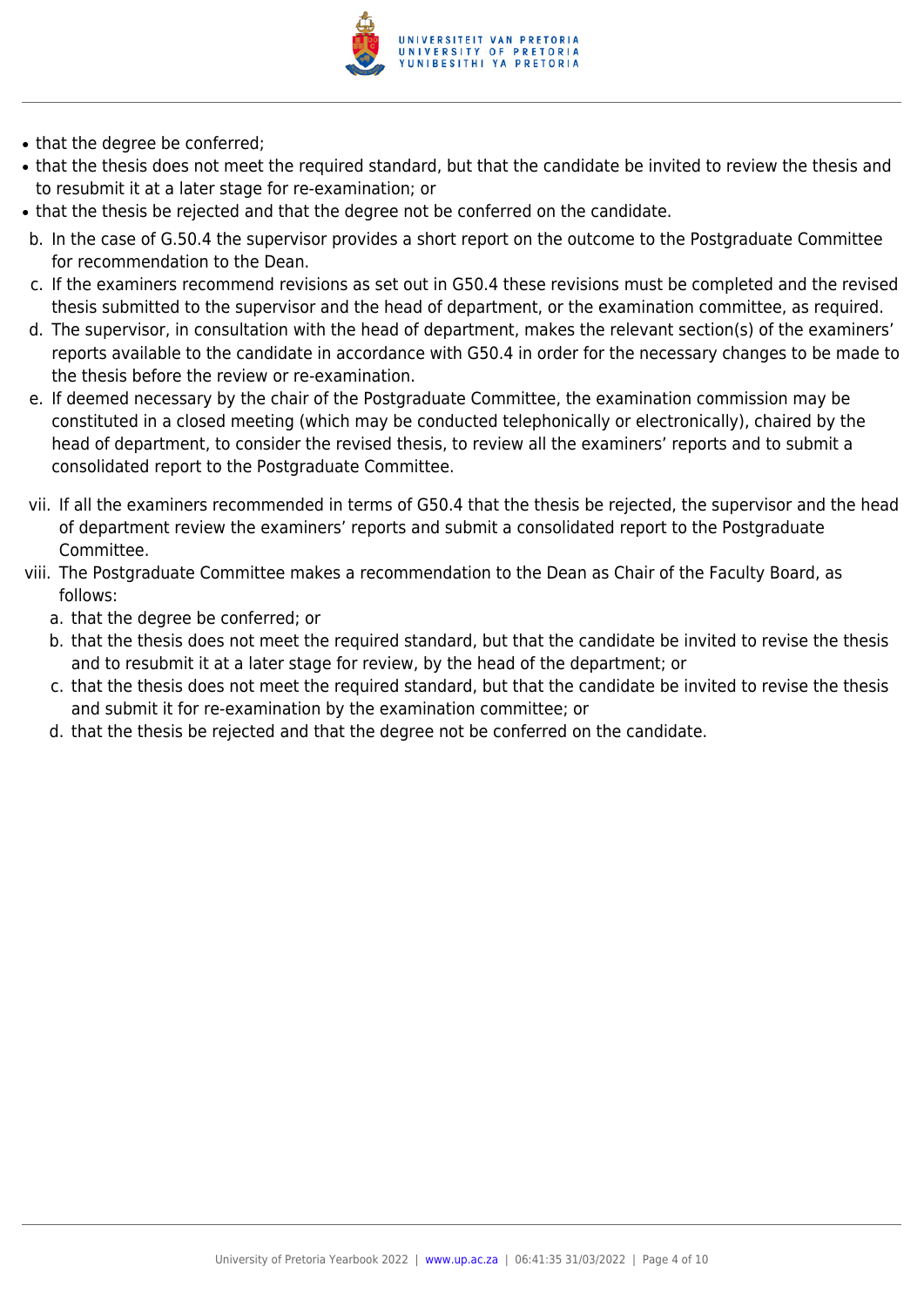

Undergrad Diploma/Certificate

**Diploma in Theology (06120004)**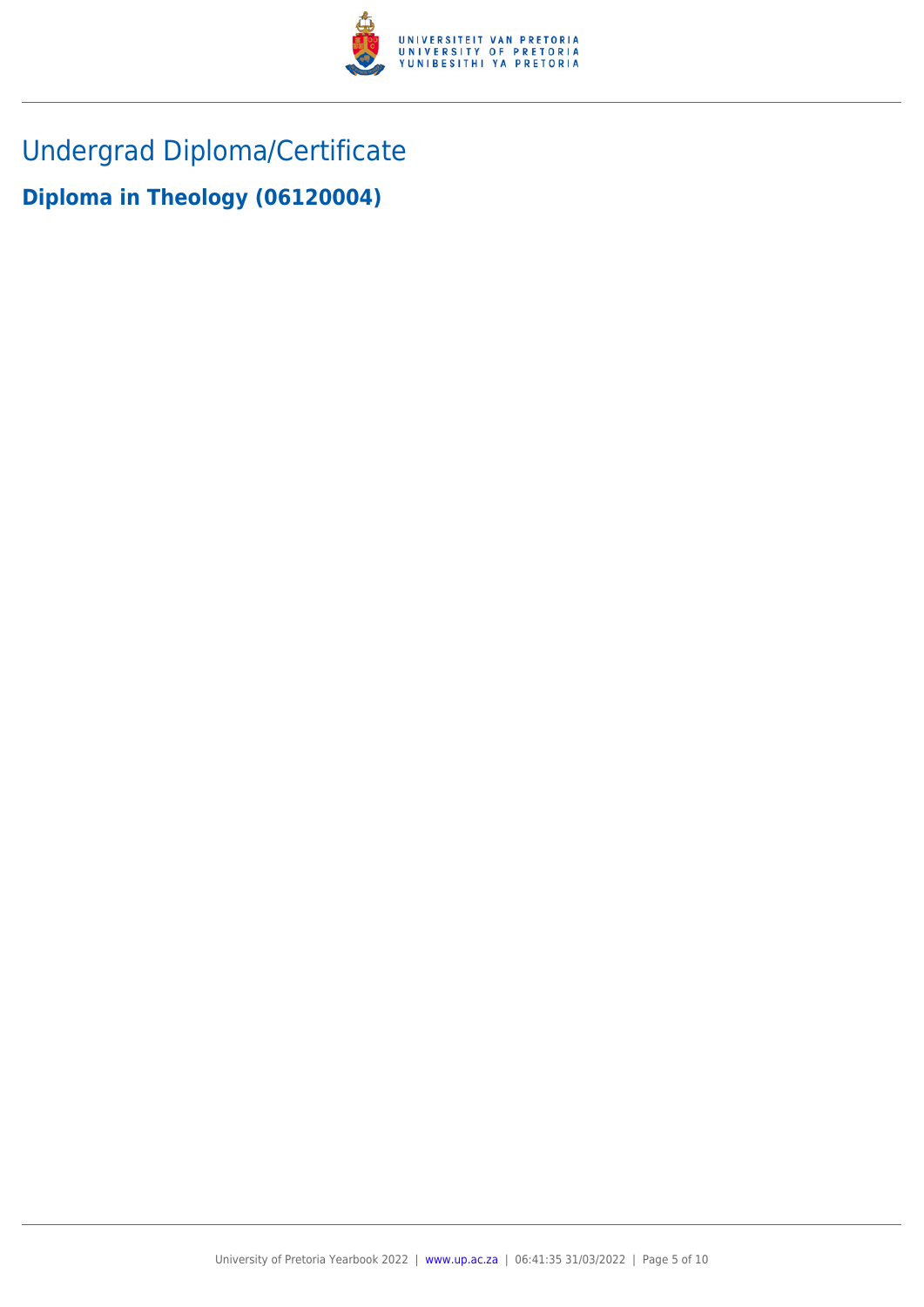

Undergraduate Degree **BDiv (06130008) BTh (06130007)**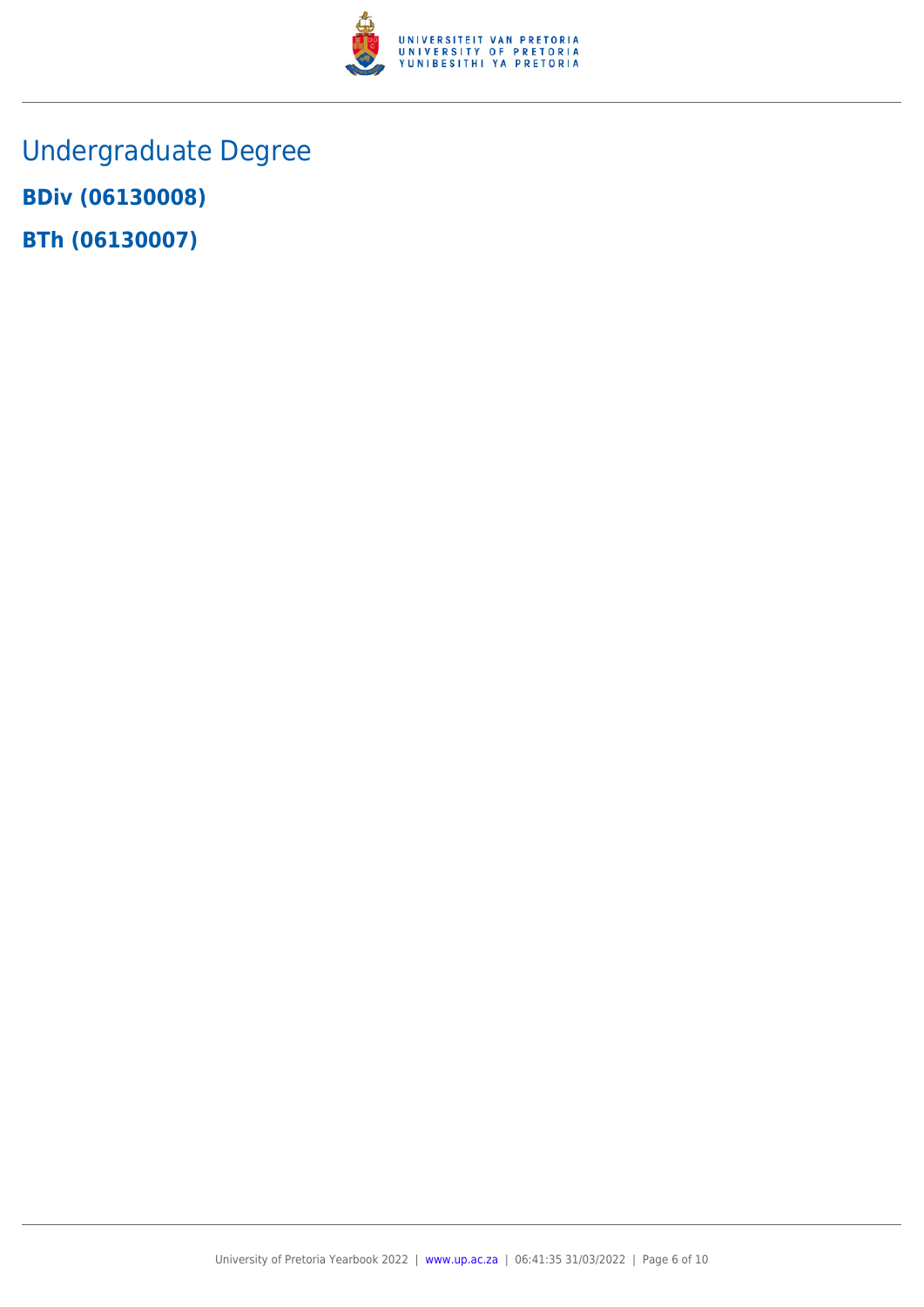

Postgrad Diploma/Certificate **PGDip (Theology and Ministry) (06220002) PGDip (Theology) (06220030)**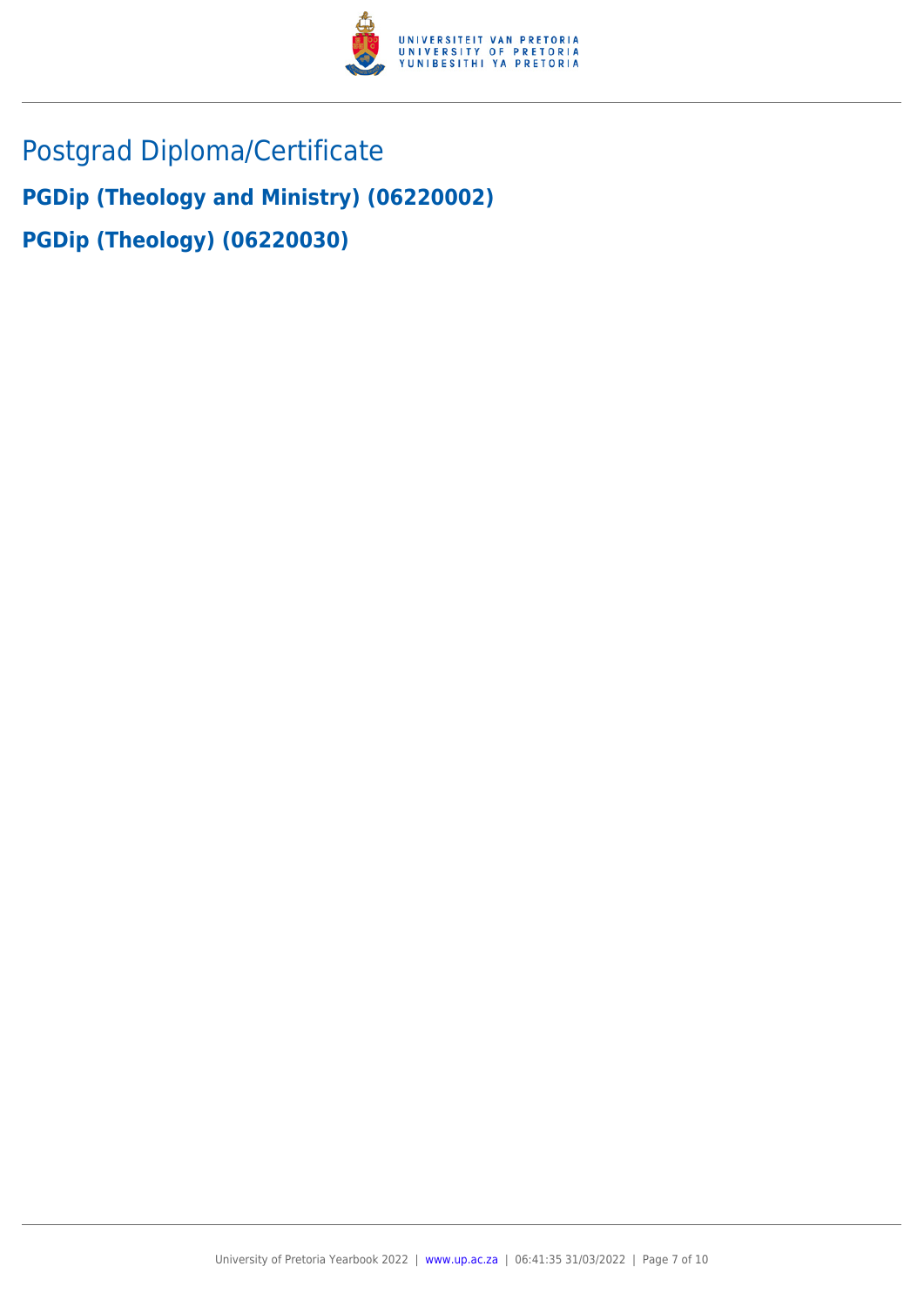

# **Honours**

- **BThHons (Church History and Church Polity) (06246022)**
- **BThHons (Dogmatics and Christian Ethics) (06246002)**
- **BThHons (New Testament Studies) (06246032)**
- **BThHons (Old Testament Studies) (06246042)**
- **BThHons (Practical Theology) (06246052)**
- **BThHons (Religion Studies) (06246082)**
- **BThHons (Science of Religion and Missiology) (06246012)**
- **BThHons (Theological Studies) (06246072)**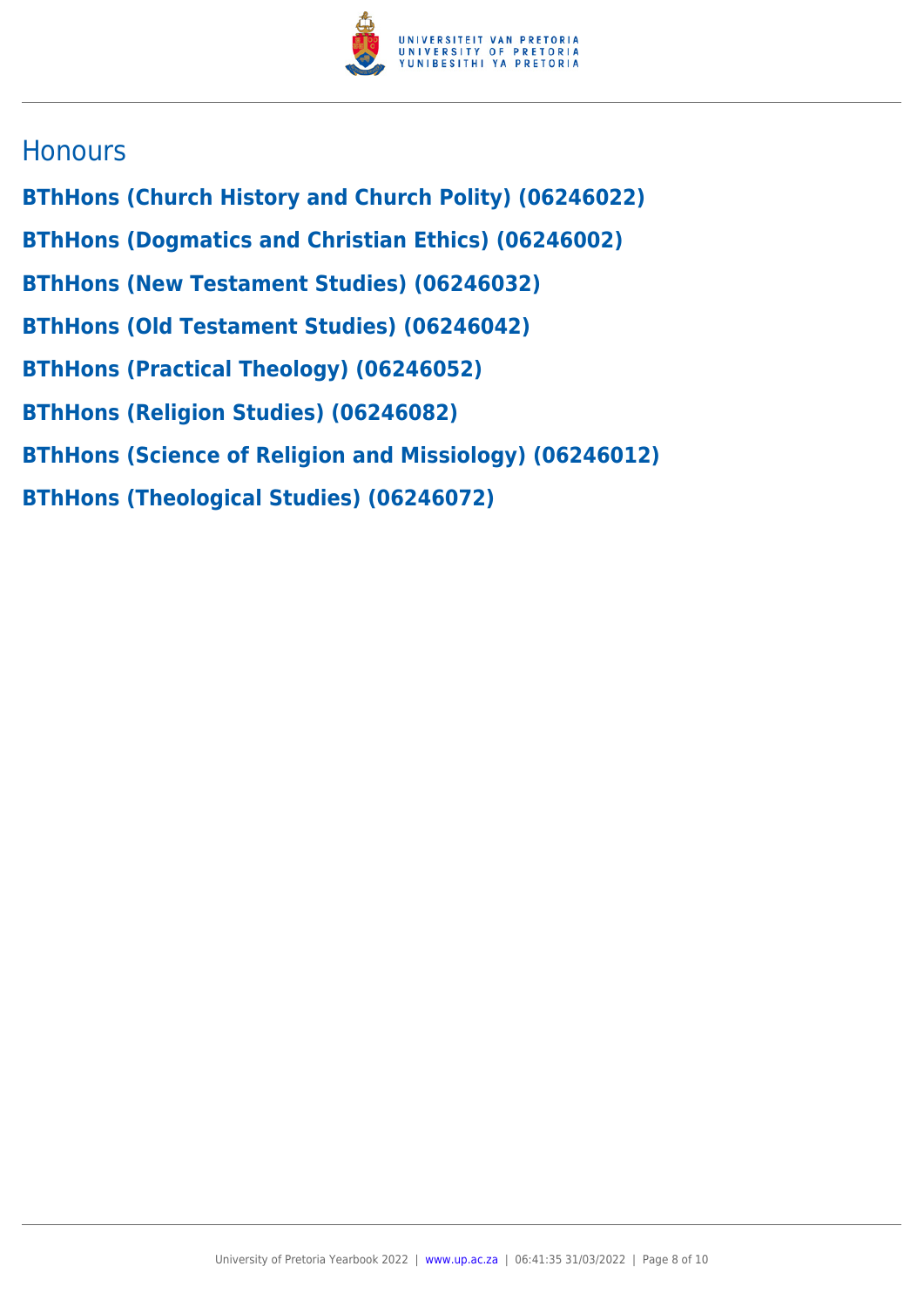

# Master's

**MDiv (06250074)**

- **MTh (Biblical Studies) (New Testament and Related Literature) (06256946)**
- **MTh (Biblical Studies) (Old Testament and Hebrew Scriptures) (06256945)**
- **MTh (Church History and Church Polity) (06256923)**
- **MTh (Church History and Church Polity) (Coursework) (06256924)**
- **MTh (Dogmatics and Christian Ethics) (06256903)**
- **MTh (Dogmatics and Christian Ethics) (Coursework) (06256904)**
- **MTh (New Testament Studies) (06256933)**
- **MTh (New Testament Studies) (Coursework) (06256934)**
- **MTh (Old Testament Studies) (06256943)**
- **MTh (Old Testament Studies) (Coursework) (06256944)**
- **MTh (Pastoral Family Therapy) (Coursework) (06256962)**
- **MTh (Practical Theology) (06256953)**
- **MTh (Practical Theology) (Coursework) (06256954)**
- **MTh (Religion Studies) (06256992)**
- **MTh (Religion Studies) (Coursework) (06256982)**
- **MTh (Science of Religion and Missiology) (06256913)**
- **MTh (Science of Religion and Missiology) (Coursework) (06256914)**
- **MTh (Youth Ministry) (Coursework) (06256973)**